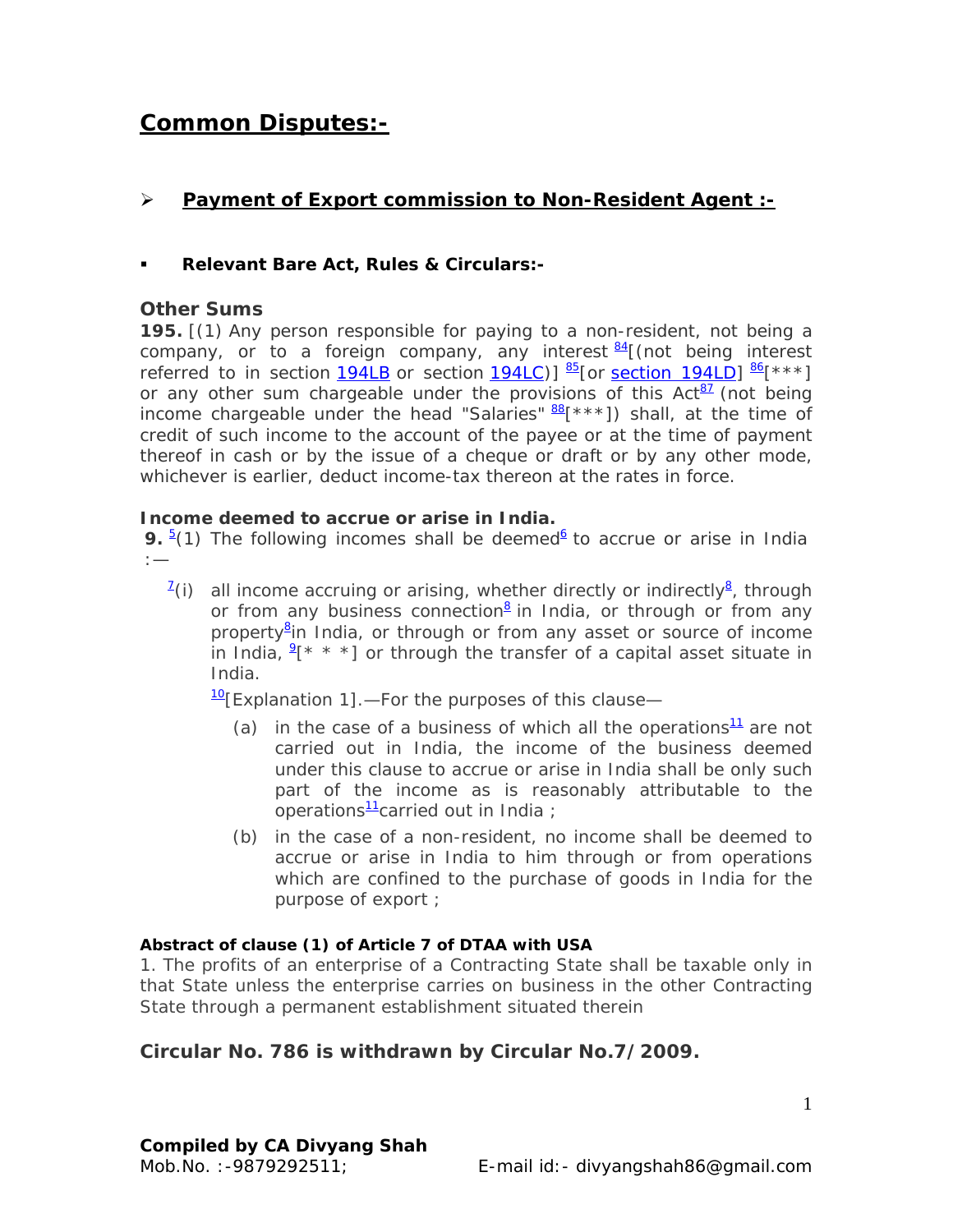#### **Relevant Case Laws:-**

1. Section 5(2), read with section 9 of the Income-tax Act, 1961 – Income – Accrual of – Assessment year 1962-63 – An Indian exporter sold tobacco abroad through non-resident sales agents (assessees) – Sales agents were entitled to commission, as per agreement – Sale price received on sale abroad was remitted wholly to Indian exporter who debited commission account and credited amount of commission payable to nonresident agents (i.e. assessees)–Amount of commission was later remitted to non-resident agents – Whether, since non-resident asssessees did not carry on any business operations in India, amounts earned for services rendered outside India could not be deemed to be incomes which had either accrued or arisen in India – Held, yes – Whether, moreover, assessees could not be charged to tax on basis of receipt of income, actual or constructive, in taxable territories during relevant accounting period as they neither received nor could be deemed to have received sums in question when their accounts with Indian exporter were credited – Held, yes

**CIT Vs. Toshoku Ltd. [1980] 125 ITR 525 (SC)** 

2. Section 9, read with sections 40(a)(ia) and 195, of the Income-tax Act, 1961 - Income - Deemed to accrue or arise in India [Business profits] - Assessment year 2008-09 - Assessee exporter claimed deduction on commission paid to agents abroad who were canvassing for assessee in overseas market - During relevant year, when assessee had effected payments to foreign agents, such payments were not income of nonresidents exigible for tax in India - Whether neither subsequent circular allegedly withdrawing benefits given to assessee, nor addition of Explanation to section 9(2) through Finance Act, 2010 with retrospective effect from 1-6-1976 would have any effect on taxability of such income earned by non-resident agents outside India during relevant year in course of his business or profession carried out outside India - Held, yes [Para 7] [In favour of assessee]

**ACIT vs. Capricorn Food products India Ltd. [2013] 38 taxmann.com 158 (Chennai - Trib.)** 

3. *Whether since assessee's US agent did not have any business operations in India and they were functioning and operating in USA, assessee's liability to deduct tax at source under section 195 would not arise - Held, yes [Paras 9 & 10]"* 

**CIT vs. Himalaya International Ltd. [2014] 51 taxmann.com 213 (Delhi)**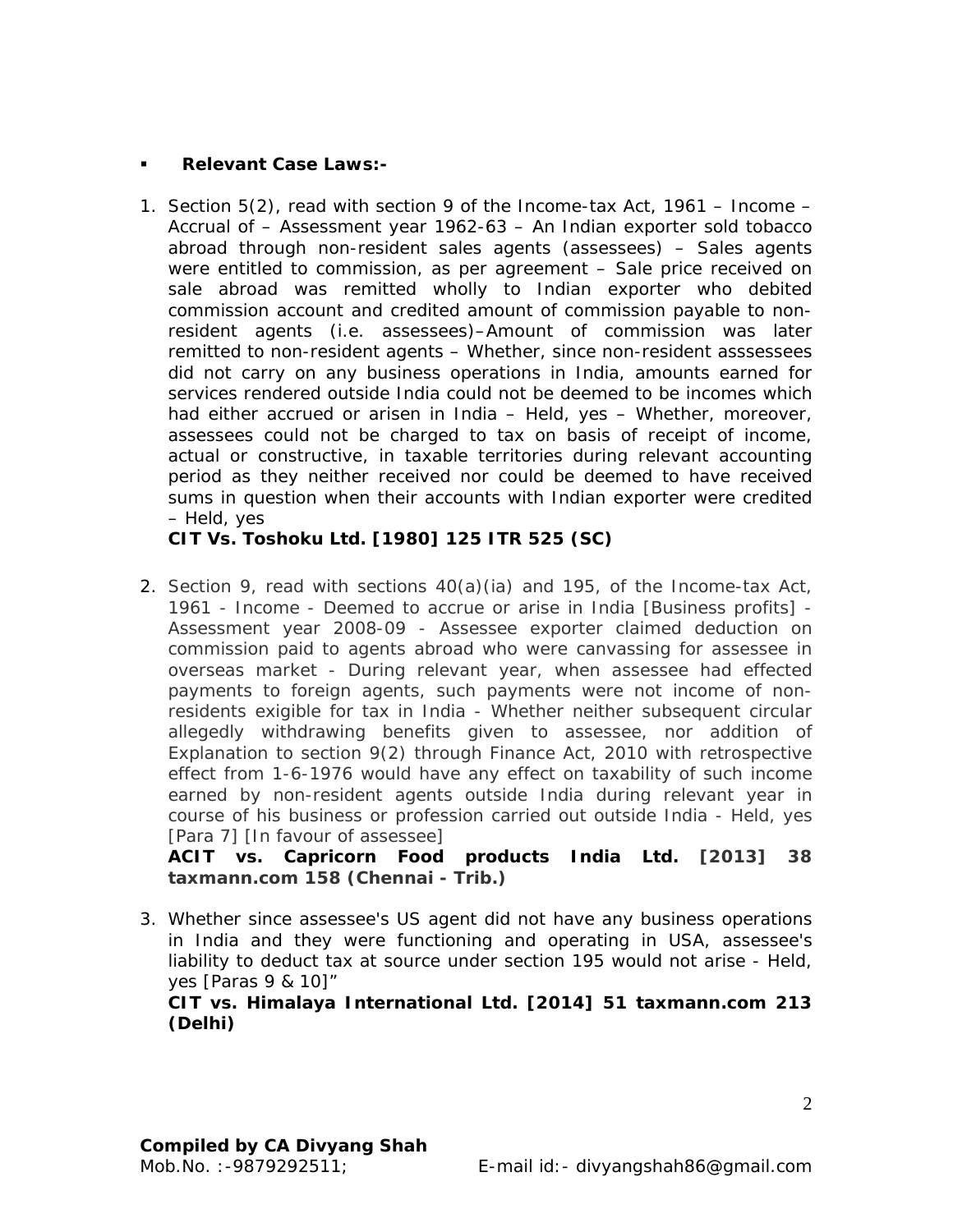4. Section 9, read with section 40(a)(i), and section 195 of the Income-tax Act, 1961, read with article 7 of OECD Model - Income - Deemed to accrue or arise in India (Business Profits/Commission) - Assessment years 2008-09 to 2010-11 - Whether where assessee had engaged services of non-resident agents outside India to propagate and co-ordinate its sales outside Indian territory, commission paid to said agents was not chargeable to tax in India and therefore, assessee was not liable to deduct tax at source under section 195 on said payments - Held, yes [Paras 4 and 6] [In favour of assessee]

**Sri rajalakshmi Enterprise vs. ITO [2015] 53 taxmann.com 302** 

**(Chennai - Trib.)**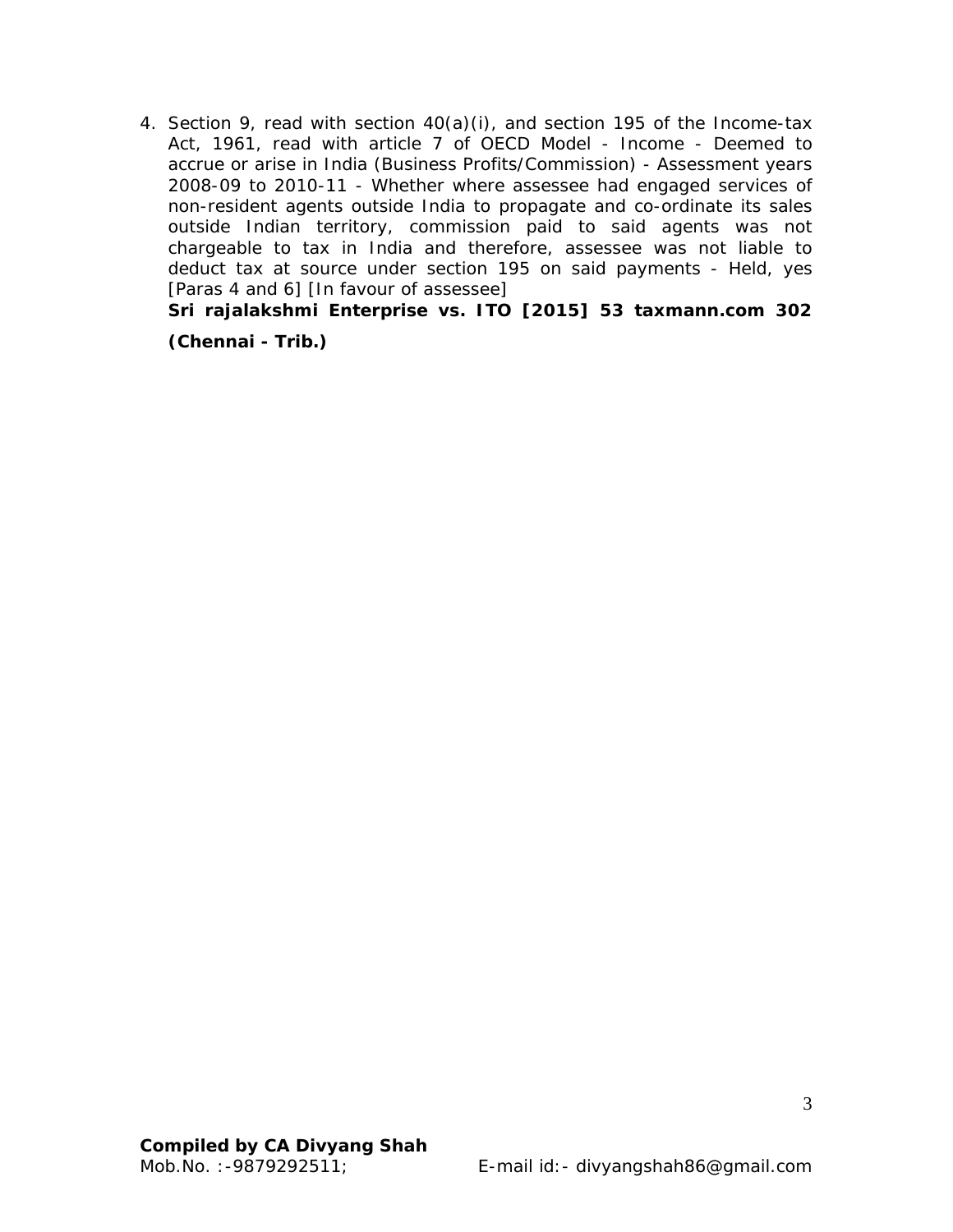## ¾ **Prosecution u/s.276CC:-**

## **Relevant Bare Act:-**

#### **Failure to furnish returns of income.**

**276CC.** If a person wilfully fails to furnish in due time the return of fringe benefits which he is required to furnish under sub-section (1) of section 115WD or by notice given under sub-section (2) of the said section or section 115WH or the return of income which he is required to furnish under subsection (1) of section 139 or by notice given under clause (*i*) of sub-section (1) of section 142 or section 148 or section 153A, he shall be punishable,—

(*i*) in a case where the amount of tax, which would have been evaded if the failure had not been discovered, exceeds twenty-five hundred thousand rupees, with rigorous imprisonment for a term which shall not be less than six months but which may extend to seven years and with fine;

(*ii*) in any other case, with imprisonment for a term which shall not be less than three months but which may extend to two years and with fine:

**Provided** that a person shall not be proceeded against under this section for failure to furnish in due time the return of fringe benefits under sub-section (1) of section 115WD or return of income under sub-section (1) of section 139—

 (*i*) for any assessment year commencing prior to the 1st day of April, 1975; or

(*ii*) for any assessment year commencing on or after the 1st day of April, 1975, if—

(*a*) the return is furnished by him before the expiry of the assessment year; or

 (*b*) the tax payable by him on the total income determined on regular assessment, as reduced by the advance tax, if any, paid, and any tax deducted at source, does not exceed three thousand rupees.

#### **Punishment not to be imposed in certain cases.**

**278AA.** Notwithstanding anything contained in the provisions of section 276A, section 276AB, or section 276B, no person shall be punishable for any failure referred to in the said provisions if he proves that there was reasonable cause for such failure.

**Presumption as to culpable mental state.**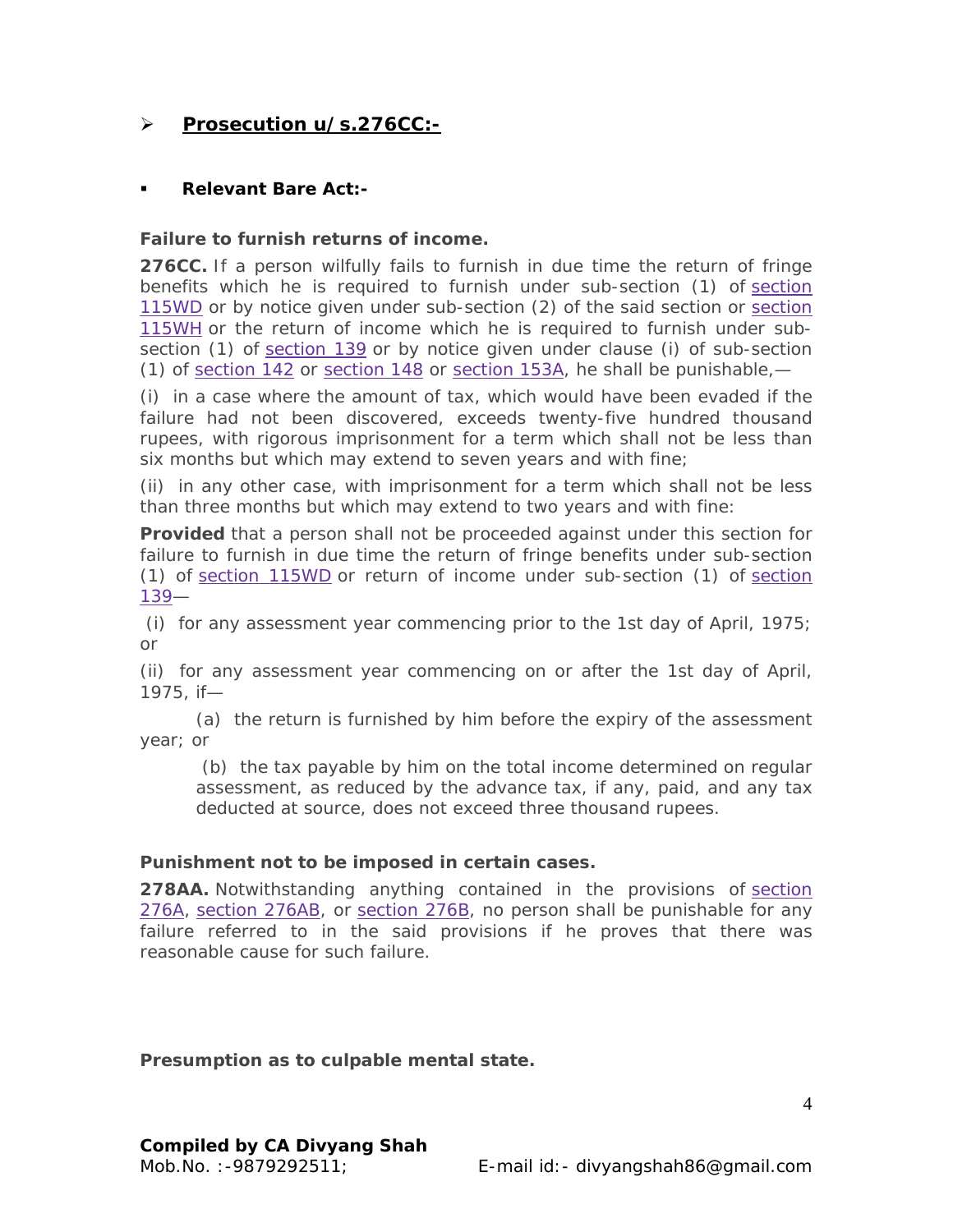**278E.** (1) In any prosecution for any offence under this Act which requires a culpable mental state on the part of the accused, the court shall presume the existence of such mental state but it shall be a defence for the accused to prove the fact that he had no such mental state with respect to the act charged as an offence in that prosecution.

*Explanation.*—In this sub-section, "culpable mental state" includes intention, motive or knowledge of a fact or belief in, or reason to believe, a fact.

(2) For the purposes of this section, a fact is said to be proved only when the court believes it to exist beyond reasonable doubt and not merely when its existence is established by a preponderance of probability.

## **Prosecution to be at instance of** 13[**Principal Chief Commissioner or**] **Chief Commissioner or** 13[**Principal Commissioner or**] **Commissioner.**

**279.** (1) A person shall not be proceeded against for an offence under section 275A, section 275B, section 276, section 276A, section 276B, section 276BB, section 276C, section 276CC, section 276D, section 277, section 277A or section 278 except with the previous sanction of the  $\frac{13}{2}$ [Principal Commissioner or] Commissioner or Commissioner (Appeals) or the appropriate authority:

**Provided** that the <sup>13</sup>[Principal Chief Commissioner or] Chief Commissioner or, as the case may be, <sup>13</sup>[Principal Director General or] Director General may issue such instructions or directions to the aforesaid income-tax authorities as he may deem fit for institution of proceedings under this subsection.

*Explanation.*—For the purposes of this section, "appropriate authority" shall have the same meaning as in clause (c) of section 269UA.

(1A) A person shall not be proceeded against for an offence under section 276C or section 277 in relation to the assessment for an assessment year in respect of which the penalty imposed or imposable on him under clause (*iii*) of sub-section (1) of section 271 has been reduced or waived by an order under section 273A.

(2) Any offence under this Chapter may, either before or after the institution of proceedings, be compounded by the  $^{13}$ [Principal Chief Commissioner or] Chief Commissioner or a  $^{13}$ [Principal Director General or] Director General.

(3) Where any proceeding has been taken against any person under subsection (1), any statement made or account or other document produced by such person before any of the income-tax authorities specified in clauses (*a*) to (*g*) of section 116 shall not be inadmissible as evidence for the purpose of such proceedings merely on the ground that such statement was made or such account or other document was produced in the belief that the penalty imposable would be reduced or waived, under section 273A or that the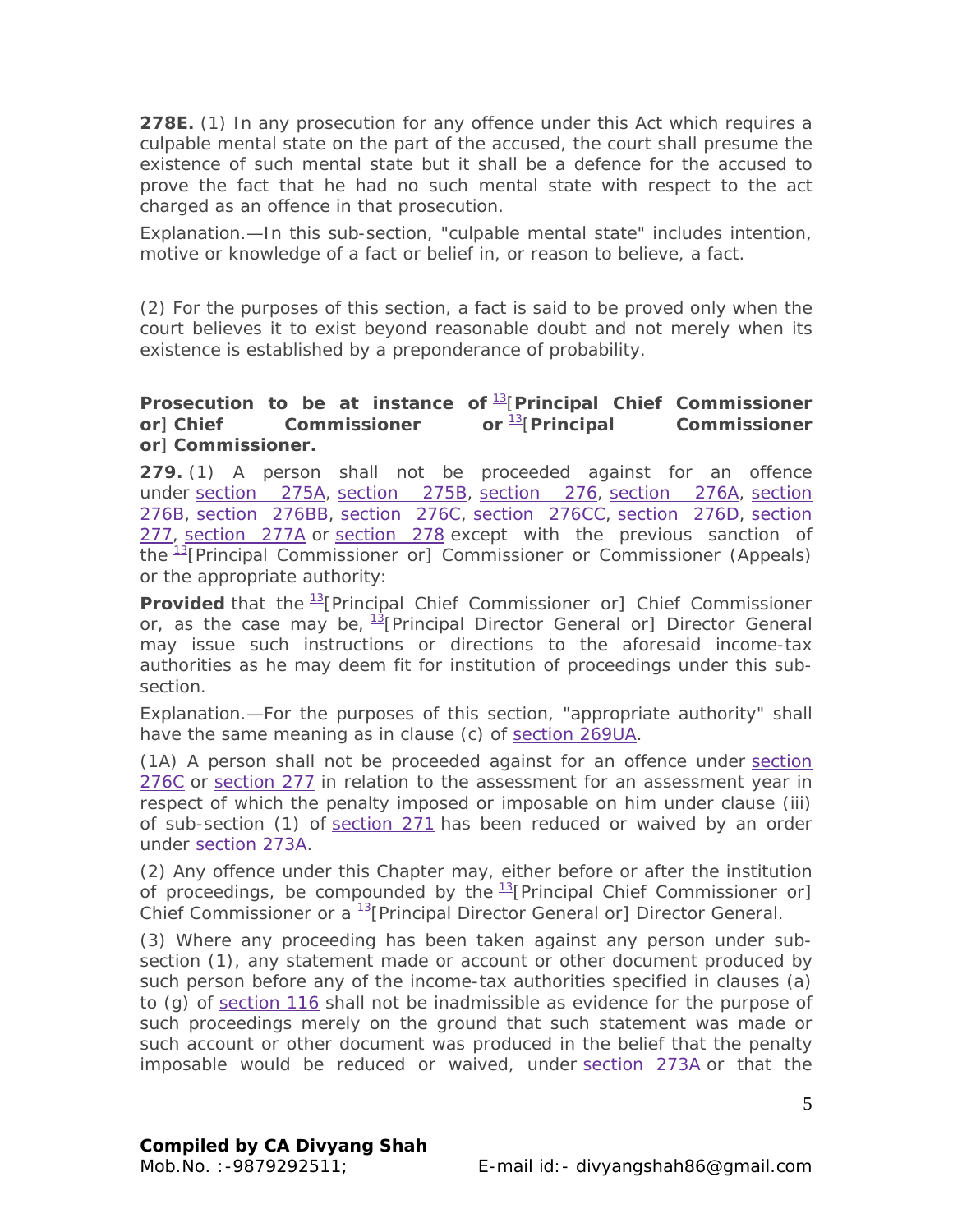offence in respect of which such proceeding was taken would be compounded.

*Explanation.*—For the removal of doubts, it is hereby declared that the power of the Board to issue orders, instructions or directions under this Act shall include and shall be deemed always to have included the power to issue instructions or directions (including instructions or directions to obtain the previous approval of the Board) to other income-tax authorities for the proper composition of offences under this section.

#### **Conclusion:-**

If return of income is filed after the end of the assessment year then department is initiating the prosecution u/s. 276CC subject to condition that self assessment tax was payable.

Though same won't be tenable, as willful failure to file the return of income is necessary. But onus to prove the fact that there was no willful failure shall lie on the assessee (sec.278E).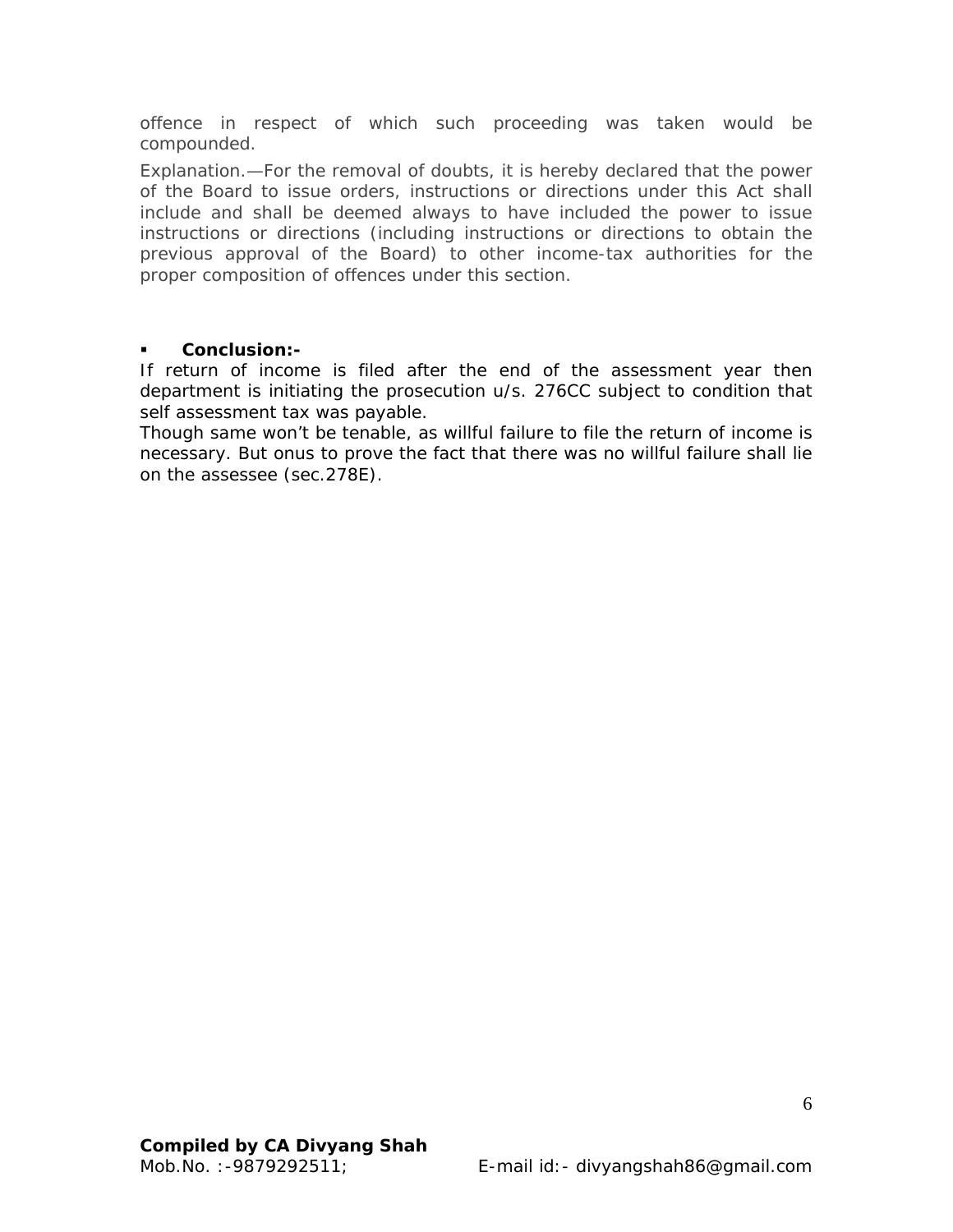## ¾ **No penalty u/s.271(1)(c) if no clear cut finding is made whether penalty is for the concealment of Income or for the furnishing inaccurate particulars:-**

If no clear cut finding is made whether penalty is levied for concealment of Income or for furnishing inaccurate particulars, penalty under section 271(1)(c) should be deleted.

## i) *Manu Engg. Works* **[1980] 122 ITR 306 (GUJ.)**

The Division Bench in the case of *Manu Engg. Works* **[1980] 122 ITR 306 (GUJ.)** has observed and held as under;

"We find from the order of the Inspecting Assistant Commissioner, in the penalty proceedings, that is, the final conclusion as expressed in para. 4 of the order; 'I am of the opinion that it will have to be said that the assessee had concealed its income and/or that it had furnished inaccurate particulars of such income'. Now, the language of 'and/or' may be proper in issuing a notice as to penalty order or framing of charge in a criminal case or a quasi-criminal case, but it was incumbent upon the Inspecting Assistant Commissioner to come to a positive finding as to whether there was concealment of income by the assessee or whether any inaccurate particulars of such income had been furnished by the assessee. No such clear-cut finding was reached by the Inspecting Assistant Commissioner and, on that ground alone, the order of penalty passed by the Inspecting Assistant Commissioner was liable to be struck down."

## ii) **New Sorathin Engg. Co. v. CIT [2006] 155 taxman 513 (Guj.).**

Section 271(1)(c) of the Income-tax Act, 1961 - Penalty - For concealment of income - Assessment year 1981-82 - Whether where penalty order and order of Commissioner (Appeals) showed that no clear-cut finding had been reached as to whether penalty under section 271(1)(c) was being levied for concealment of particulars of income by assessee or whether any inaccurate particulars of income had been furnished, order of penalty could not be sustained - Held, yes

## iii) **CIT v. Whiteford India Ltd. [2013] 38 taxmann.com 15 (Guj.)**

In absence of clear finding of Assessing Officer whether assessee is guilty of concealment of income or furnishing incorrect particulars of income, penalty levied under section 271(1)(c) cannot be sustained.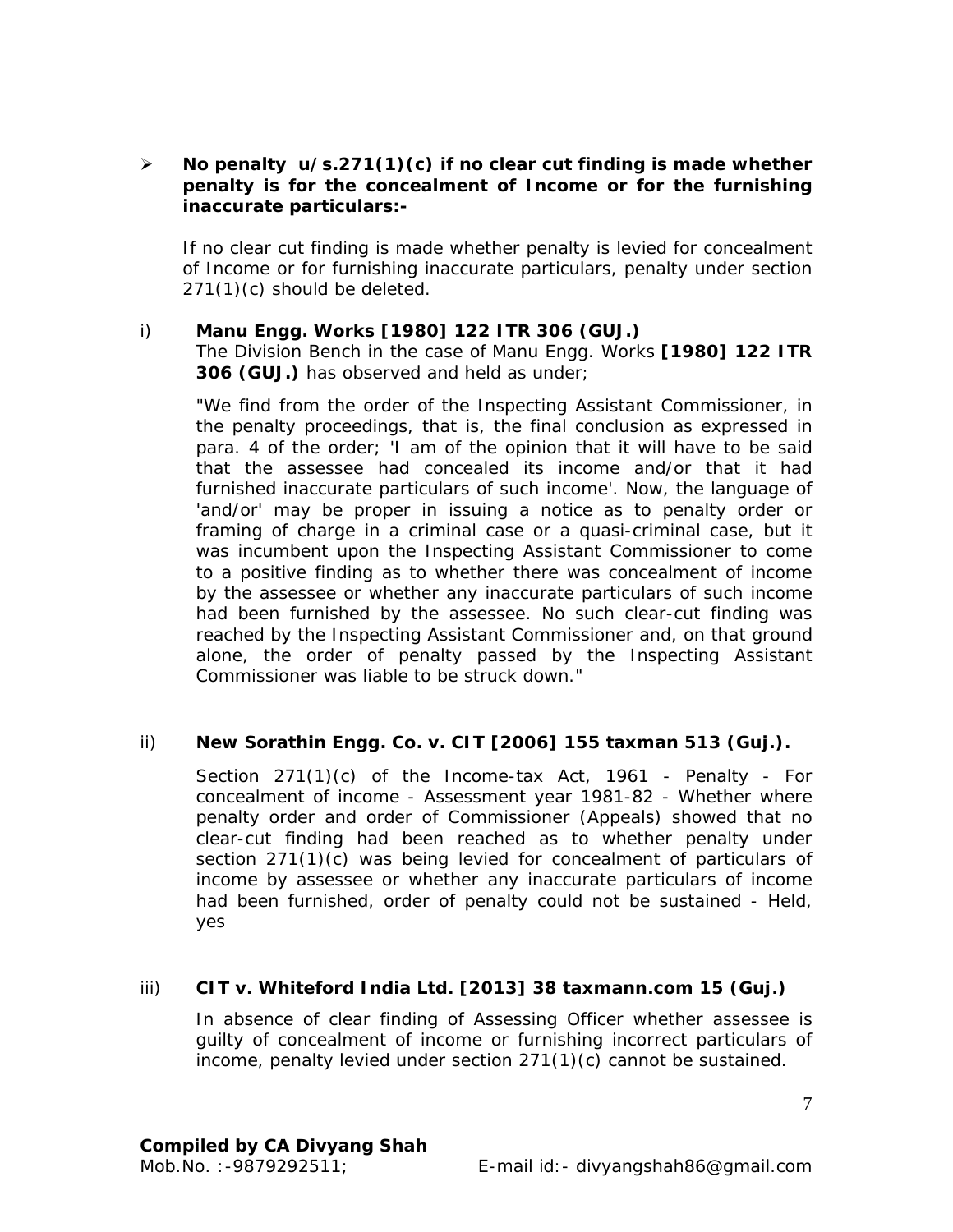Section 271(1)(c) of the Income-tax Act, 1961 - Penalty - For concealment of income [Condition precedent] - Whether where no clear finding was recorded by Assessing Officer whether assessee was guilty of concealing income and/or furnishing inaccurate particulars of income, Tribunal was justified in deleting penalty under section 271(1)(c) levied by Assessing Officer - Held, yes [Para 4] [In favour of assessee]

## iv) **CIT v. Jyoti Ltd. [2013] 34 taxmann.com 65 (Guj.)**

Where Assessing Officer in order of penalty did not come to a clear finding regarding penalty being imposed on concealment of income or on furnishing inaccurate particulars of income, Tribunal was justified in setting aside impugned penalty order.

Section 271(1)(c) of the Income-tax Act, 1961 - Penalty - For concealment of income [Satisfaction of Assessing Officer] - In course of assessments Assessing Officer disallowed assessee's claim of payment of commission - Such disallowance was made on ground that assessee could not even obtain confirmation from commission recipient - Assessing Officer also passed a penalty order under section  $271(1)(c)$  - Tribunal set aside penalty order holding that, in order of penalty, Assessing Officer had not given a clear finding whether penalty was imposed on assessee for having concealed particulars of income or having furnished inaccurate particulars of income - Whether since Assessing Officer in order of penalty did not come to a clear finding regarding penalty being imposed on concealment of income or on furnishing inaccurate particulars of income, Tribunal was justified in setting aside impugned penalty order - Held, yes [Para 7] [In favour of assessee]

## v) **Mitsu Industries Ltd. .v. DCIT(2014) 112 DTR 273(Guj.)(HC)**

S. 271(1)(c) : Penalty–Concealment-In the absence of a clear-cut finding by the AO as to whether it is a case of 'concealment' or 'furnishing inaccurate particulars', penalty cannot be levied.

It is incumbent upon the AO to come to a positive finding as to whether there was concealment of income by the assessee or whether any inaccurate particulars of such income have been furnished by the assessee. In the absence of a clear-cut finding reached by the AO, and, on that ground alone, the order of penalty passed by the AO is liable to be struck down ( T.A. No. 216 of 2004, dt. 16.10.2014.)(AY. 1992-93)